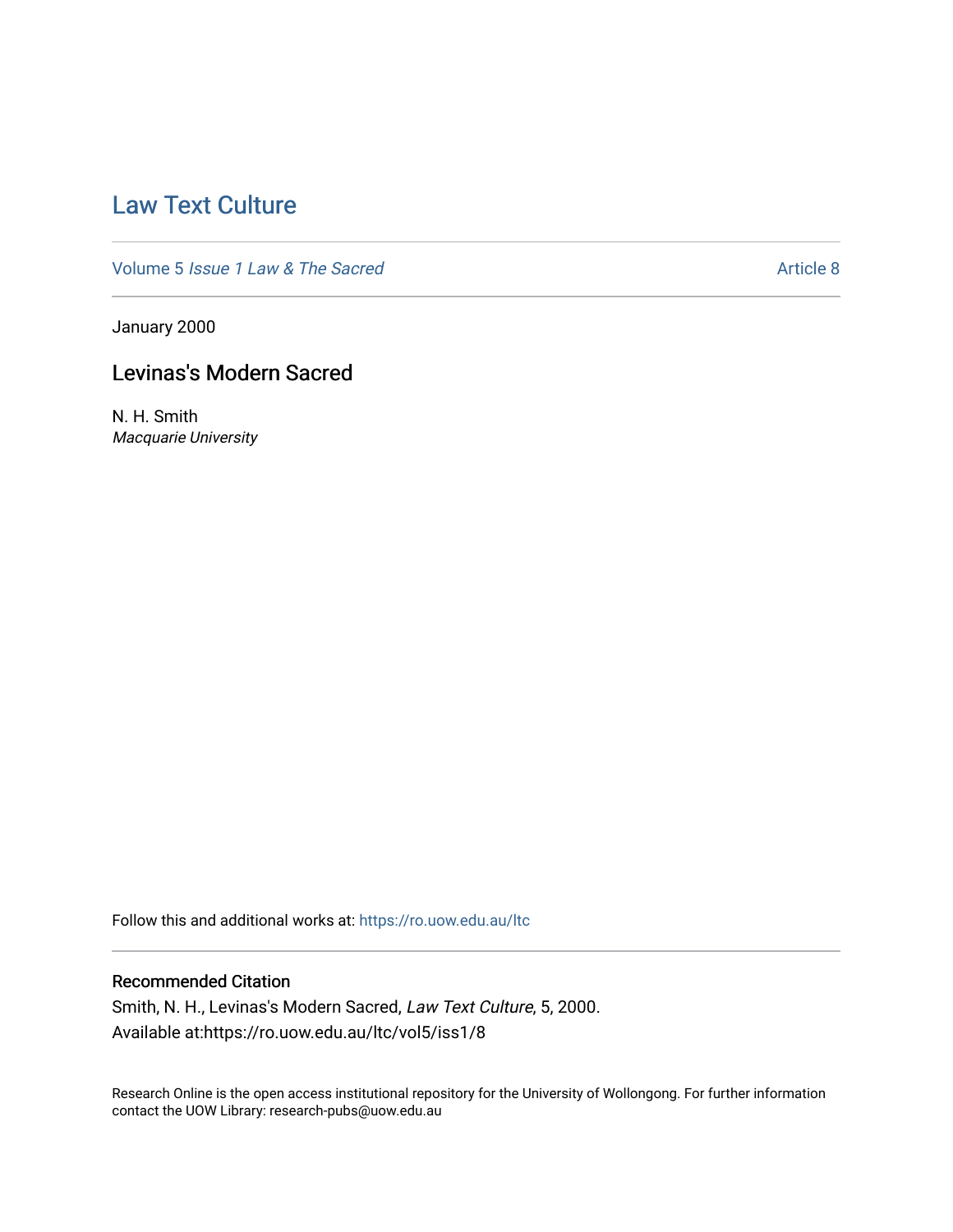## Levinas's Modern Sacred

### **Abstract**

Two concerns pervade Levinas's writings. The first is to persuade us that the basic ideas of monotheistic religion -- God, the transcendent, the infinite, and the holy -- are indispensible for understanding human subjectivity. The second is to rid these religious ideas of all metaphysical and theological impurity. One of the major sources of this impurity, in Levinas's view, is the traditional idea of the sacred. Levinas typically writes as if the very idea of the sacred were one of the chief obstacles to a proper understanding of religion. He denounces the sacred as "the essence of idolatry" (1990a: 14), as the "brother of sorcery" and "the half light" in which sorcery flourishes (1990b: 141). At other times, however, Levinas speaks of the sacred more positively, suggesting a contrast between a 'false', idolatrous sacred, and a 'true' sacred, one that expresses the authentic meaning of religion (1990a: 159, 1990b: 159). While it is true that Levinas is reluctant about using the word 'sacred' at all -- he prefers the expression "the holy" -- it makes sense to read him as rejecting not the concept of the sacred as such, but a particular metaphysical conception of it. That is to say, Levinas's reflections on the meaning of the basic concepts of monothesitic religion can be understood as a new way of thinking about the sacred, a way fitting for a modern, disenchanted, postmetaphysical age.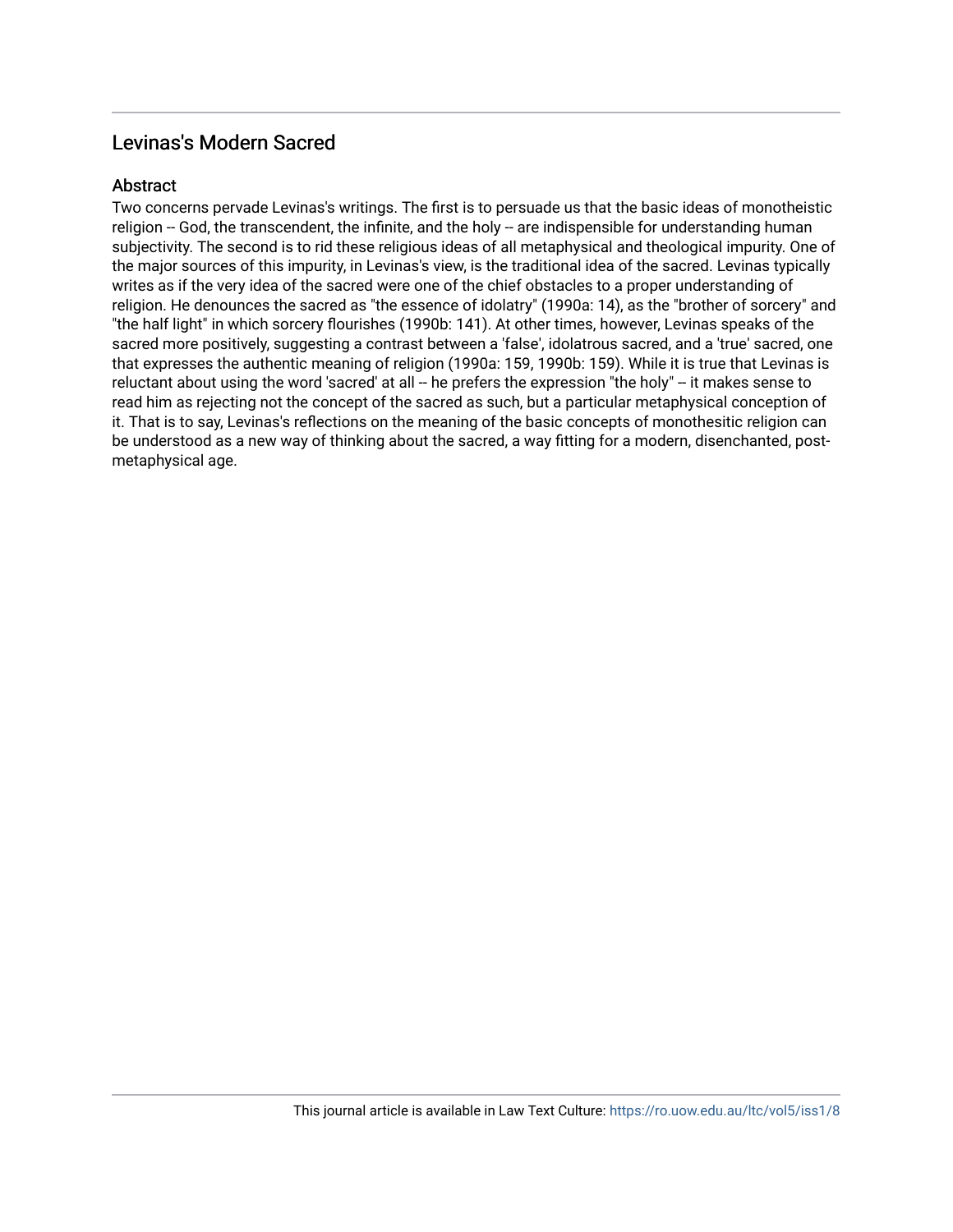#### **Law & The Sacred: Levinas's Modern Sacred**

#### **Nicholas H. Smith**

Two concerns pervade Levinas's writings. The first is to persuade us that the basic ideas of monotheistic religion -- God, the transcendent, the infinite, and the holy -- are indispensible for understanding human subjectivity. The second is to rid these religious ideas of all metaphysical and theological impurity. One of the major sources of this impurity, in Levinas's view, is the traditional idea of the sacred. Levinas typically writes as if the very idea of the sacred were one of the chief obstacles to a proper understanding of religion. He denounces the sacred as "the essence of idolatry" (1990a: 14), as the "brother of sorcery" and "the half light" in which sorcery flourishes (1990b: 141). At other times, however, Levinas speaks of the sacred more positively, suggesting a contrast between a 'false', idolatrous sacred, and a 'true' sacred, one that expresses the authentic meaning of religion (1990a: 159, 1990b: 159). While it is true that Levinas is reluctant about using the word 'sacred' at all -- he prefers the expression "the holy" -- it makes sense to read him as rejecting not the concept of the sacred as such, but a particular metaphysical conception of it. **<sup>1</sup>** That is to say, Levinas's reflections on the meaning of the basic concepts of monothesitic religion can be understood as a new way of thinking about the sacred, a way fitting for a modern, disenchanted, post-metaphysical age.2

It is just such a post-metaphysical conception of the sacred -- or, as we might say, a modern sacred - that plays a crucial role in Levinas's account of subjectivity. This is the claim I try to establish in the first part of this paper, where I draw principally on two works published in the mid 1970s, 'God and Philosophy' and Otherwise than Being or Beyond Essence.3 In the second part of the paper I reflect more critically on Levinas's position. In particular, I suggest that Levinas's concern to render the sacred 'modern' by ridding it of metaphysical impurity ends up undermining his endeavour to articulate subjectivity through the sacred. My argument is that the sacred is so crucial for human subjectivity in Levinas's account because it functions as a simultaneous source of moral injunction and moral empowerment, it at once enjoins the subject to take responsibility for the other and enables the subject to act responsibly. The sacred at once directs and inclines the subject to the good. As I argue in the final section, we require quite a rich ontology in order to make sense of this possibility. But precisely such an ontology is not available to Levinas on account of his commitment to 'modernize' the sacred, to purify it of all traces of metaphysics, and thereby vindicate its place in a 'religion for adults' (Levinas 1990a: 11-23).

#### **I**

The fundamental problem Levinas sees with traditional, metaphysical notions of the sacred is that they represent transcendence as a special kind of presence or manifestation. This has to be mistaken, Levinas thinks, for a reason first identified by Kant: any manifestation of transcendence would be incompatible with the conditions of possible experience. There can be no transcendent presence for Levinas just as there can be no 'intellectual intuition' for Kant. Both are ruled out a priori. As transcendent, the sacred cannot be an object of experience, it cannot appear to consciousness. For if it were, it would be *conditioned* by subjectivity, and therefore not fully transcendent at all. Levinas interprets this conclusion as delegitimating all claims on the part of experience to put us in touch with the sacred. The varieties of religious experience can be no exception to the law of intentionality: qua experience, it is subject to the unifying categories of consciousness and subjectivity. However 'transcendent', 'extraordinary', or 'wholly other' it appears, religious experience "does not break with presence and immanence" (GP: 172).4 This, according to Levinas, is the salutary and irrevocable lesson of modernity.

In the disenchanted world to which our cognitive faculties are matched, there can be no presence of the transcendent, no manifestations of the sacred. Does this mean that all talk of transcendence, all 'bringing to language' of the transcendence of the sacred, is illusion? Not if it is possible to signify otherwise than by reference to an object of experience or a manifestation of being. In pursuit of such an alternative mode of signification, Levinas turns to Descartes. According to Descartes, we have an idea of a transcendent reality, a reality incomparably greater than that of the subject, in the idea of God or the infinite (Descartes 1967). It is crucial for Descartes that the idea of God is given to the finite subject; the subject encounters the idea of God or the infinite passively. As a finite being empirically conscious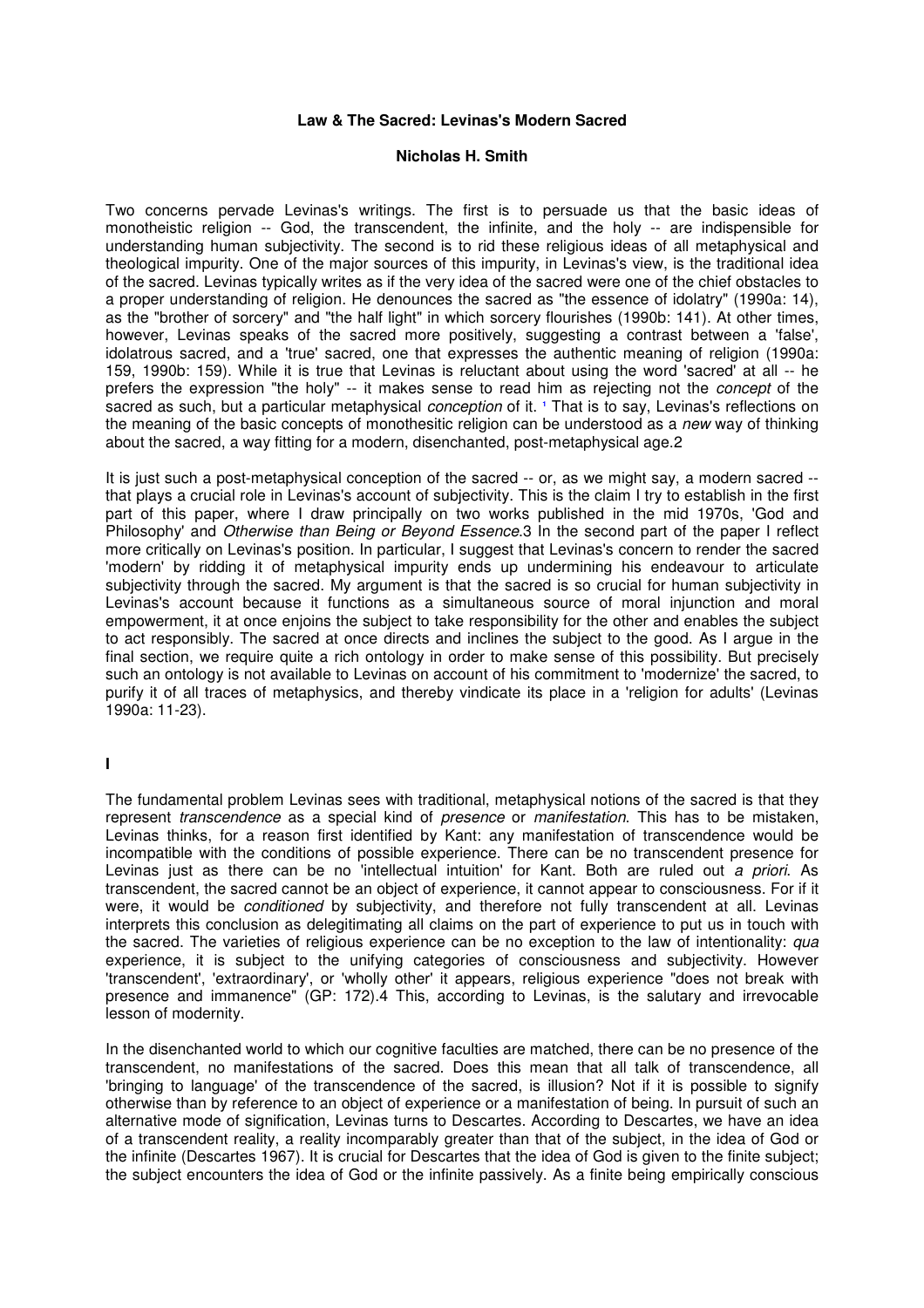of a world of finite beings, the subject lacks the resources to construct the idea of the infinite from an active synthesis of its own. While the subject receives ideas passively through what Kant called the faculty of sensibility, the passivity of the subject before the idea of the infinite is of a quite different order. For the idea of the infinite cannot signify by making its object present. The idea of the infinite precisely points beyond what can be grasped by the finite mind.

But on Levinas's reading, Descartes' point is not just that the subject lacks the power to comprehend the infinite. More fundamentally, the lack of comprehension of the infinite makes the subject's own powers of comprehension themselves possible: "The in of infinity is not a not like any other; its negation is the subjectivity of the subject, which is behind intentionality" (GP: 175). Descartes' great insight for Levinas is that the idea of the infinite does not signify as a presence; if it did it would not possess the requisite passivity, a passivity it must possess if it is to avoid subjection to the synthetic accomplishments of consciousness. Rather, the idea of the infinite signifies as a 'trauma'. The trauma happens to the conscious subject, in no way is it a product of the subject's spontaneity or its generative powers. As if to emphasise the passivity of the subject in its relation to the transcendent still further, Levinas insists on the "non-assumability" of the trauma through which the transcendent signifies. Never assumed, the trauma is "inflicted by the Infinite on presence" (GP: 180).

Now in Levinas's view, this is precisely the mode in which ethics signifies. Ethics does not assert, it enjoins. Its mode of address is the order or the injunction. The ethical demand inflicts itself on the subject from the outside. To say that the ethical demand 'inflicts itself' is to say that it exercises its force independently of any assumption, decision or commitment on the part of the subject. Its force is given, not assumed by virtue of some prior act. The injunction to take responsibility for one's neighbour -- the primary meaning of the ethical in Levinas's view -- imposes itself on the subject. Hence Levinas can claim that the affectivity of the finite subject before the idea of the infinite "takes shape as a subjection to the neighbour" (GP: 180). My neighbour, the 'other', is intelligible ethically not as a thematized item of consciousness. Qua other, the neighbour precisely escapes representation and instrumentalization. Levinas designates this non-representable, non-instrumentalizable epiphany of the other 'the face'. And it is in the face-to-face that the other is encountered ethically. In Levinas's account, this ethical relationship to that which is non-representable is the real source of the sacred. It is "the latent birth of religion in the other, prior to emotions or voices, prior to 'religious experience' which speaks of revelation in terms of the disclosure of being" (GP: 181).

So Levinas's answer to the question 'how does the transcendent signify if not by manifestation?' is that it signifies ethically, as an injunction. If the injunction is not to relapse into presence, it must hold externally to the being of the subject. For Levinas, the integrity of the other, and the full force of the ethical claim, depends on the other standing in a relation of utter exteriority to the subject. But this creates a tension. For, as Levinas is aware, the sacred not only enjoins, it empowers the subject to live ethically. That is to say, the sacred enables the subject to realise its highest calling, it functions, to use Charles Taylor's expression, as a "moral source" (1989: 93). Proximity to the sacred motivates ethical action, it activates the subject's potency to act, and hence empowers the realisation of the good. But how can it do this without at the same time bringing the subject to completion, that is, without also empowering the self-realisation of the subject? How can the sacred at once enjoin and empower if the subject stands to the source of injunction in a relation of utter exteriority -- in an 'ir-relation', as Levinas puts it?

Levinas recognises this problem, which he negotiates with reflections on the notion of disinterested desire. Levinas realises that desire must feature in the relationship between the subject and the sacred. But, given Levinas's insistence on the absolute exteriority of the sacred, it cannot be a desire that is integrated into the well-being of the subject. Desire in this case must be "of another order than the desires involved in hedonist or eudaimonist affectivity and activity, where the desirable is invested, reached, and identified as an object of need" (GP: 177). The desire inspired by the transcendent is "a desire without goal or need", or as Levinas calls it, a "dis-interestedness". It is this dis-interestedness, or desire without goal, that Levinas terms "desire for the Good". Desire for the Good is the "endless desire for what is beyond being" (GP: 177). In the dis-interested desire there is a desirable but not a desired. The desirable, God or the infinite, remains "separated in the desire; as desirable it is near but different: holy" (GP: 178). structure that at once saves the sacred from immanence and makes it available to the modern, disenchanted world.

It is through the idea of proximity, then, that ethical empowerment is rendered compatible with moral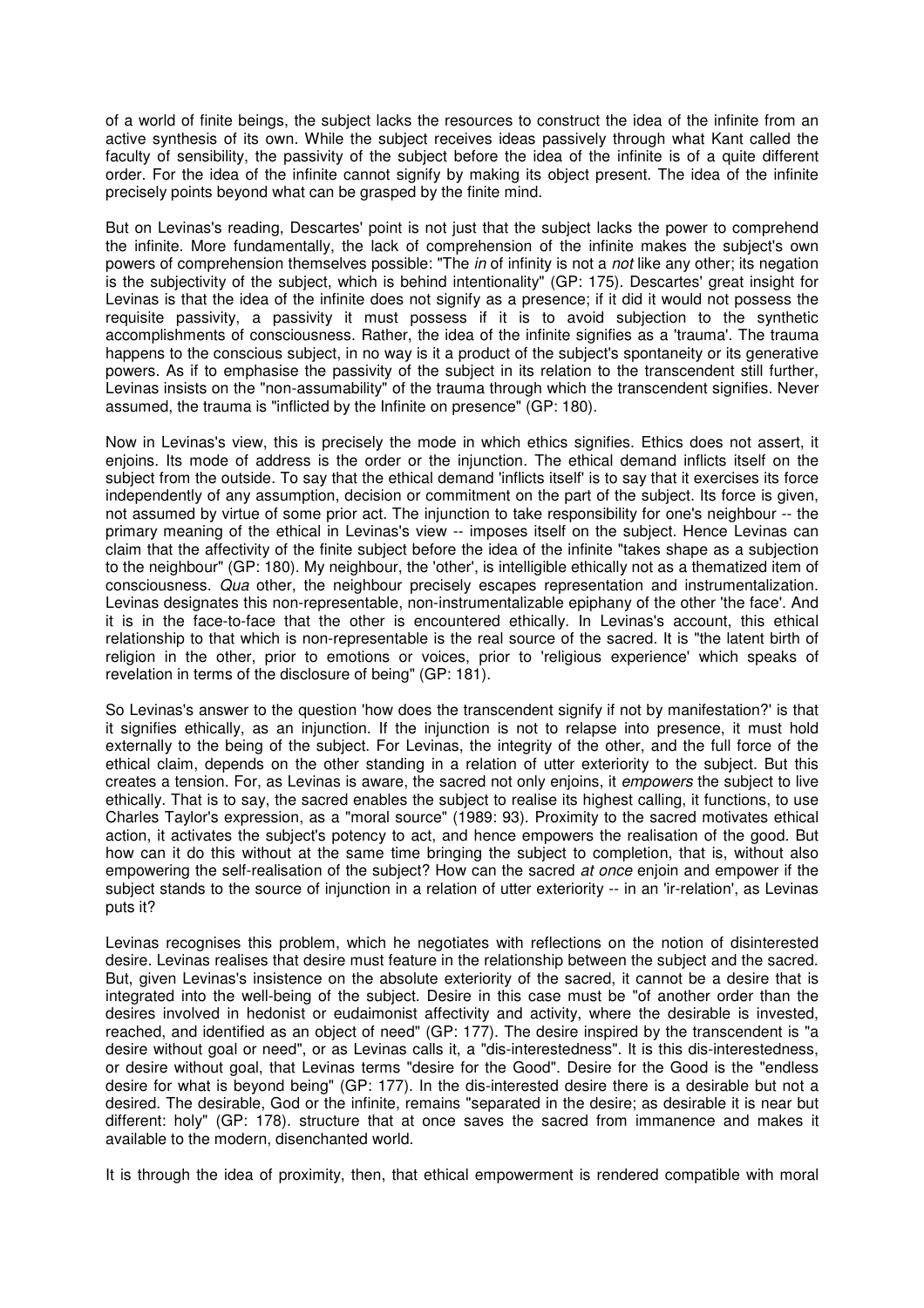injunction. In proximity to the good the subject suffers the force of the injunction to take responsibility for one's neighbour. But it also enables the subject to act in accordance with the command. Proximity to the good motivates and empowers the subject to live ethically, which, for Levinas, means living for another: "the goodness of the good... inclines the movement it calls forth, to turn it from the good and orient it to the other, and only thus towards the good" (GP: 178). The ideal of ethical life thus is far from being conceived along the model of the completion of the subject or in terms of full self-realisation. Ethical existence, for Levinas, "is a deficit, waste and foolishness in a being, to be good is excellence and elevation beyond being" (GP: 179).5 Indeed, there is really no such thing as 'ethical existence' or 'being good' in a strict sense. For ethics is not a moment of being, "it is otherwise and better than being". Ethical responsibility occurs in spite of my interests and in spite of myself. In the ethical relation, empowered by a desire for the good or the "beyond being", the subject "substitutes" for the other, is "hostage" to him or her. This relation of substitution, the "one-for-the other", is Levinas's paradigm of both original subjectivity and the ethical relation.6

The name Levinas gives for the kind of discourse that articulates this substitution of the self for the other is 'the saying'. It is through 'the saying', rather than 'the said', that the ethical relation finds representation in philosophical discourse. The saying, in Levinas's sense, is a mode of articulation that is "prior to all willing and thematization". Indeed, it is a way of signifying "prior to all experience" (GP: 183). The subject of the saying exposes himself or herself to the other and represents this exposedness in the saying. And it is only through the saying, rather than in the report, documentation or narration of some religious experience or revelation, that the infinite can be brought to language.7 In the saying one 'testifies' to the infinite. I bring the infinite to language not by a thematization, nor indeed by dialogue, but by the saying "'here I am' (*me voici*) said to a neighbour to whom I am given over" (GP: 183). Only in the ethical relationship is the infinite in relationship with the finite "without contradicting itself by this relationship" (GP: 184). But it is only through such a relationship that subjectivity as finitude emerges at all. As a term in the originary mode of signification, ethical signification, subjectivity is "wholly an obedience, obeying with an obedience that precedes understanding" (GP: 186).

#### **II**

So there are two ways in which Levinas objects to the metaphysical interpretation of the sacred. He takes issue first with the idea that a trancendent reality, a reality greater than that of the subject, is made manifest in the sacred. Second, he rejects the view that the sacred *qua* manifestation enjoins and empowers the good. Levinas does not, so far as I can tell, object to the notion that the sacred, properly understood, does point to a reality incomparably greater than the subject. And of course he emphatically does not want to deny that the sacred gets sense from its ethically enjoining and empowering function. His view rather seems to be that a manifestation, simply qua manifestation, must fall short of these requirements. To be made manifest is always already to be conditioned by the unifying and synthesising powers of appropriating subjectivity. Ethics, as responsibility for the other, allegedly stands in a relation of pure exteriority to these powers. Only something utterly transcendent, 'wholly other', offers us a reality incomparably greater than the subject. Only transcendence in the most rigorous sense can function as a source of injunction. In Levinas's terms, it is through 'saying' that do we do justice to the 'sacredness' of the sacred; the content of the said is never sacred enough. Moreover, the reality greater than the subject and the source of moral injunction are non-manifestable for a common reason: both take us beyond an ontology of the Same to pure alterity. Levinas's view thus conflicts with any way of thinking about the sacred that supposes the subject to realise itself or be brought to completion through the sacred. It also runs against the idea that the source of moral injunction and empowerment can in some sense be activated or awakened in an ontological discourse, one aiming at a disclosure of being.

It is worthwhile reflecting for a moment on why Levinas thinks that we must oppose ethics and ontology; and why he insists that human subjectivity can only be fully described through the hyperbolic metaphors of subjection, like "substitution" and "hostage".8 Much of the justification rests on the need Levinas perceives to articulate the call of the Other as excessive to and transcendent of the appropriative laws of intentionality. But Levinas's view will only appear compelling to the extent that we accept a background conception of being as the realm of unconstrained appropriation; as the scene of an amoral struggle for self-preservation between beings. And it is clear that this is in fact the kind of ontological view that Levinas himself upholds. The preambles to both of Levinas's main works -- Totality and Infinity as well as Otherwise than Being -- include startlingly unflattering vignettes of our ontological condition.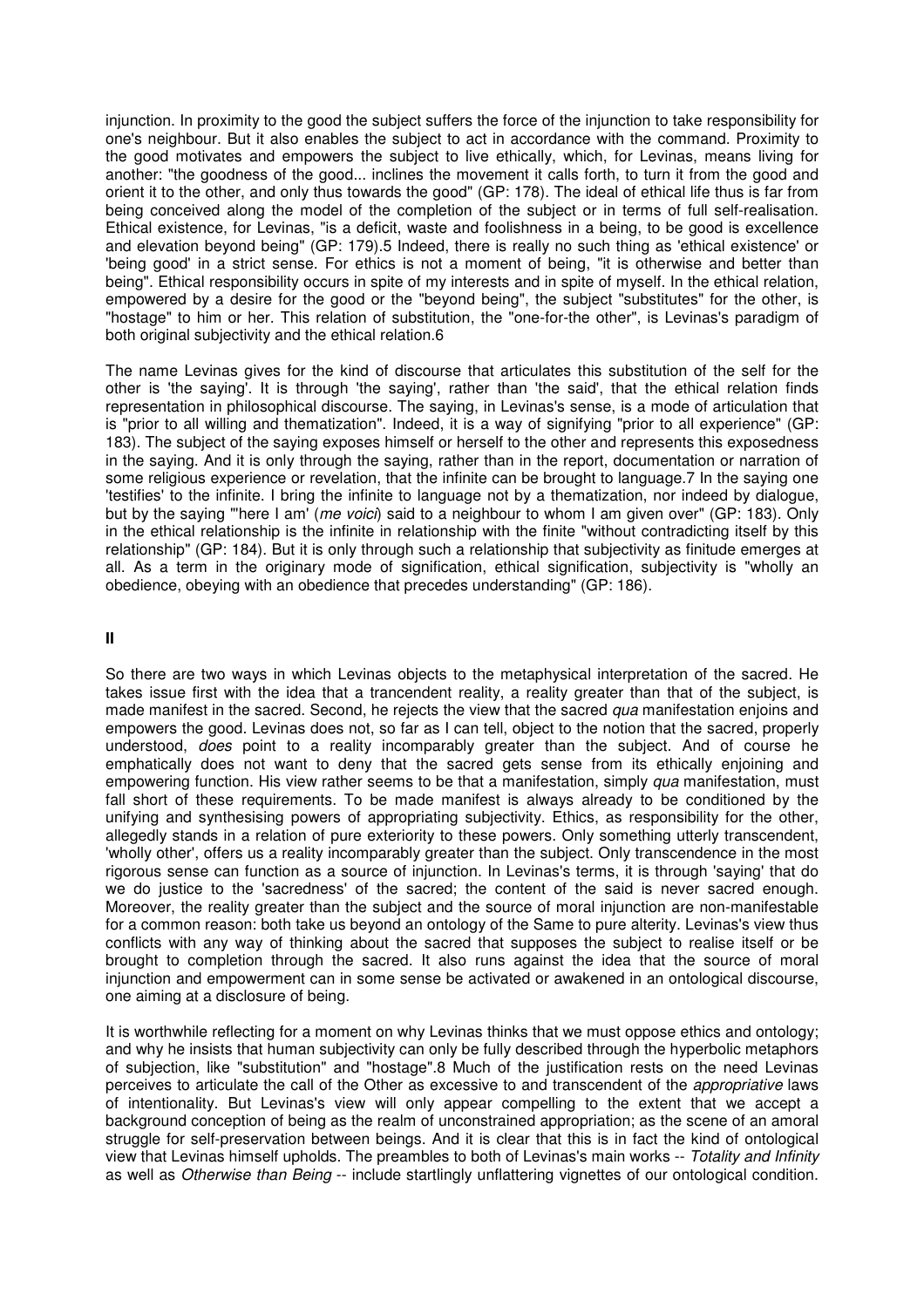In the short section of Otherwise than Being entitled 'Being and Interest', Levinas points to the striving for self-preservation of all beings as evidence of the saturation of being by interest. As Levinas puts it, "Being's interest takes dramatic form in egoisms struggling with one another, each against all" (OB: 4). The primordial drama of being, according to Levinas, is the war of all against all: "War is the deed or the drama of the essence's interest... Essence thus is the extreme synchronism of war" (OB: 4). War represents immanence in extremis. To be sure, Levinas does not identify immanence with the condition of war, for beings can escape war-like struggle between themselves without fully transcending being. This, in Levinas's view, is what contracts achieve. Humans, as rational beings, can engage in contracts of mutual interest. By use of their reason, human beings can rise above the state of war, they can secure for themselves more commodious means of existence. However, Levinas stresses that contract does not take the subject beyond the sphere of interest; it merely resituates them within it in more commodious ways. Instrumentally rational peace, peace secured through contracts of mutual interest, is a matter of "calculation, mediation and politics". The binding norms of commercial society, on account of which we escape the condition of war, merely involves "reciprocal limitation and determination". Such transcendence is "factitious": it reinscribes interest rather than resisting it or moving beyond it (OB: 5). It is only by transcending the realm of interest altogether -- that is by moving beyond being as such -- that we encounter the other ethically, as pure alterity.

Levinas reiterates this philosophical anthropology during the course of an interview in which he summarises the claims of Otherwise than Being. The very title of the book, Levinas explains, refers to the idea that "the ontological condition undoes itself, or is undone, in the human condition or uncondition. To be human means to live as if one were not a being among beings" (Levinas 1985: 100). Levinas's view is not just that human beings, by virtue of taking responsibility for others, 'exist otherwise' than other, non-ethical, beings. For as he repeatedly observes, 'to be otherwise', or 'to exist ethically', is still to have an essence, it is still to be driven by interest. Levinas's position is the more radical -- and given his premises, more consistent -- one, that transcendence through ethics takes human subjectivity out of the circuit of being altogether. But why accept the premises in the first place? What is the evidence for this philosophical anthropology? Admittedly, the view that the natural state of human beings is one of incipient war is very much a part of the modern, disenchanted world view. But it may be that we should be challenging this anthropology rather than accomodating it in the albeit ingenious way that Levinas proposes. At any rate, it suffices for our present purposes to note that the hyperbolic conception of ethical transcendence Levinas offers is necessary only given a correspondingly hyperbolic conception of non-ethical immanence.

Paul Ricoeur makes a similar criticism of Levinas in *Oneself as Another* (Ricoeur 1992). Ricoeur draws attention to the mutually reinforcing function of the hyperboles of separation on the side of the Same and exteriority on the side of the Other. Given an ego enclosed in immanence, but only given that, the face signifies an absolute, non-relative exteriority. Furthermore, Ricoeur develops this point to call into question not just the premises but the coherence of Levinas's model of subjectivity. For in order for the subject to fulfil its responsibility to and for the other, it must be capable of *hearing* its voice and *acting* on its summons. Yet this capacity for hearing and acting is hard to reconcile with the model of separated subjectivity that appears on the hitherside of Levinas's inverted phenomenology (in what Ricoeur refers to as the Levinasian "reduction to ownness"). In order for the subject to be capable of hearing the voice of the other and acting ethically -- capacities presupposed on Levinas's account of the 'subject-as-hostage' -- it must be definable even in its separate identity by its "openness and capacity for discovery", and not just by closure and sameness (Ricoeur 1992: 339). The subject can be awakened ethically, and transported from an ontology of the same through an encounter with the other, given what Ricoeur terms capacities of 'reception', 'discrimination', and 'recognition'. If we think of the subject in terms of these capacities, we can acknowledge the subject's indebtedness to the other and its passivity before the ethical demand, without delivering the subject up to the other as substitute, hostage or martyr. By means of the capacity for discrimination, for instance, the subject is able to distinguish between different archetypes of the other -- the other as teacher, as offender and as executioner -- without thematizing, and thereby appropriating, the other. But these capacities of subjectivity remain unintelligible within the framework of the philosophy of the Same which Levinas's philosophy of exteriority serves to correct. The voice of the Other who utters the sacred ethical command, who says 'thou shalt not kill', must be heard, discriminated from other voices, and recognised as authoritative. In that way the voice of the other becomes the subject's own voice, the subject's own conviction, and an empowering source of the subject's self-identity.

This brings me to a second difficulty with Levinas's account. We have seen that for Levinas the sacred,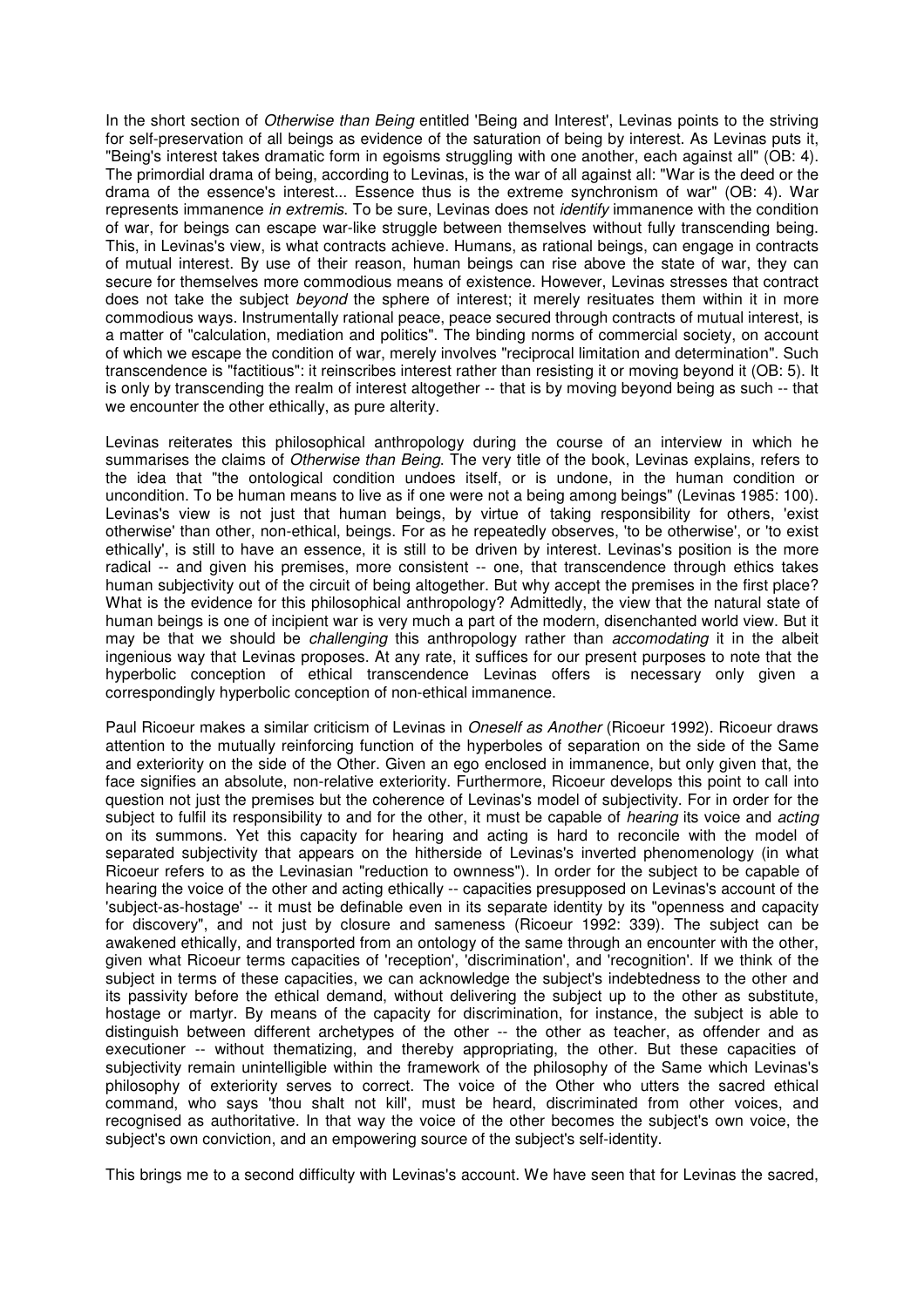properly understood, has a role in activating ethical subjectivity. Articulations of the sacred awaken the subject to the ethical demand and they enable the subject to respond appropriately. The sacred at once enjoins and empowers. But in order to empower, in order to function as part-realiser of the ethical demand, the sacred must be integrated into the structure of self and subjectivity. And this requires some measure of self-affirmation. It requires an affirmation of one's being; of who one is as a becoming. Now admittedly the point is hardly a novel one: the young Hegel makes it in his memorable critique of Kantian and Mosaic ethics, and Ricoeur follows a similar line in his response to Levinas.9 Ricoeur observes that the subject is only able to identify itself as a subject of responsibility, as summoned to the ethical injunction, to the extent that the subject "does not detest itself to the point of being unable to hear the injunction coming from the other" (Ricoeur 1992: 189). The injunction coming from the other can only count for the subject if the subject is also able to affirm itself. But it is not clear what sense can be made of this conditioning affirmation in the structure of selfhood and sameness as revealed through the Levinasian 'reduction to ownness'. Without this conditioning affirmation, the subject lacks the selfesteem which gives crucial support to the power-to-act. And it is only once this power-to-act is activated that the subject can take its place in the dialectic of giving and receiving that makes up the ethical life.

It is of the greatest importance to see that the kind of ontological approach to subjectivity found in the young Hegel and Ricoeur does not subordinate otherness to sameness. For this reason, it is perfectly able to take on board Levinas's insights regarding the proximity of the other and the dis-interestedness of the desire for the other. Proximity is so important for Levinas because it lessens the subject's distance from the sacred other -- it brings the source of injunction closer and so enables it simultaneously to function as a moral source -- without appropriating it, which for Levinas is equivalent to making the Other manifest. A similar movement is involved with dis-interested desire: it reaches to the transcendent without grasping and controlling it. Both proximity and dis-interested desire involve non-presence *as well as* presence. It follows that the structure admits just as much of ontological articulation as a saying that signifies 'otherwise than being'.10 To be sure, such an ontology will be 'weaker' than traditional metaphysical forms. But the ontological approaches to subjectivity advocated by the likes of the young Hegel and Ricoeur are as much opposed to traditional metaphysics as Levinas' account is.11

Moreover, the ontological approach does not suffer from what I have argued to be an intractable problem with Levinas's model: that by rendering the sacred absolutely exterior to the subject -- by placing it, as transcendent or 'wholly other', in an 'ir-relation' to the self -- it fails to make sense of the possibility that the sacred can at once enjoin and empower. But this possibility is crucial to the idea of the sacred to which Levinas subscribes. The simultaneously enjoining and ethically empowering role of the sacred is only intelligible, I contend, if we conceive the sacred or the 'Other' as integrated into the very structure of selfhood itself. That is to say, we need to think of the source of injunction as ontologically constitutive of subjectivity.

Levinas comes close to making the same point himself when he distinguishes between the ego and the self (OB: 116-18). He observes that it only makes sense to ask the moral sceptic's question, 'why does the other concern me?', if it is already presumed that the ego is concerned only with itself, and with others only contingently and instrumentally. But this is not the situation the self finds itself in. The self has an immediate, non-contingent concern for the other, it hears the summons to care for the other directly and without thematization. It does not reach its concern for the other through a calculation or inference. As far as this goes, Levinas is in agreement with our claim that it makes most sense to integrate the 'for-the-other' structure into the structure of selfhood. But Levinas then interprets this direct concern for the other as a "religiosity of the self" that takes it beyond being -- beyond the oscillation between egoism and altruism -- as such: "The self is through and through a hostage, older than the ego, prior to principles. What is at stake for the self, in its being, is not to be" (OB: 117). The ego is not transformed or transfigured in the transition to selfhood, it "disappears" and "immolates itself" (OB: 118). There are no degrees of selfhood; there is no space for the idea of an 'ascent' to selfhood in Levinas's account. There is something of a performative contradiction involved here: for the power of Levinas's writings is in part due precisely to its capacity to resonate with the intuition that under certain conditions we do 'progress' or 'rise' to selfhood.

The argument of this paper has been that Levinas's radical separation of being and ethics is not necessary for making sense of the self's ethical relation to the other, nor can it be considered unproblematically productive of that relation. The hyperbolae of separation and substitution appear necessary given a conception of being as an amoral struggle for self-preservation. But it is not clear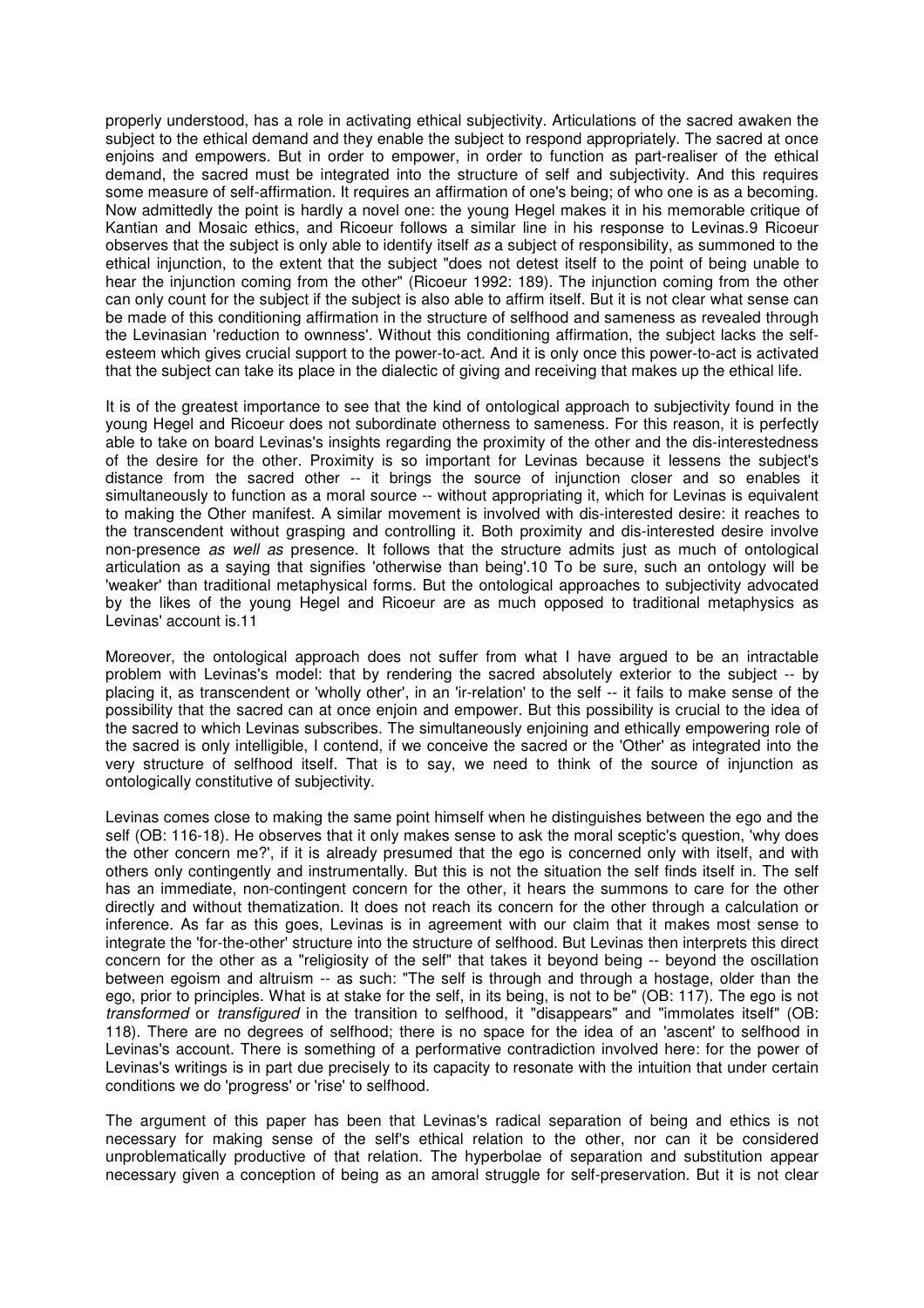why our interpretation of being should go that way, notwithstanding the prestige enjoyed by this ontology in modern consciousness. Once we accept such an ontology, presence can have no moral meaning for us, and even such notions as desire and the good must be dramatically reconfigured to retain any ethical dimension. This inevitably puts a strain on the concept of the sacred understood as a simultaneous source of ethical injunction and empowerment. In Levinas this strain threatens to reach breaking point.

### **References**

Descartes, Rene 1967 'Meditations on the First Philosophy' in The Philosophical Works of Descartes Cambridge University Press Cambridge

Gauchet, Marcel 1997 The Disenchantment of the World translated by Oscar Burge Princeton University Press Princeton

Hegel, G W F 1961 'The Spirit of Christianity and its Fate' trans T M Knox in Early Theological Writings

Levinas, Emmanuel 1981 Otherwise than Being or Beyond Essence trans Alphonso Lingis Martinus Nijhoff The Hague

--1985 Ethics and Infinity trans Richard A Cohen University of Pittsburgh Press Duquesne

--1989 'God and Philosophy' trans Richard A Cohen and Alphonso Lingis in Sean Hand ed The Levinas Reader Blackwell Oxford

--1990a Difficult Freedom trans Sean Hand Johns Hopkins University Press Baltimore

--1990b Nine Talmudic Writings trans Annette Aronowicz Indiana University Press Bloomington

Otto, Rudolf 1959 The Idea of the Holy: An Inquiry into the Non-rational Factor in the Idea of the Divine and its Relation to the Rational Penguin Harmondsworth

Ricoeur, Paul 1992 Oneself as Another trans Kathleen Blamey Chicago University Press Chicago

Smith, Nicholas H 1997 Strong Hermeneutics: Contingency and Moral Identity Routledge London

Taylor, Charles 1989 Sources of the Self Cambridge University Press Cambridge

White, Stephen K 1997 'Weak Ontology and Liberal Political Reflection' Political Theory 25(4): 502-23

#### **Footnotes**

1 Levinas' desire to take religious thought beyond the idea of the sacred is signalled in the title of his 1977 collection of Talmudic readings, Du Sacre au saint.

2 Not that Levinas understands himself as offering anything especially new. Rather he places himself in a long, continuous tradition of Jewish self-interpretation.

3 See Levinas 1989 (hereafter GP) and Levinas 1981 (hereafter OB).

4 Thus Levinas emphatically rejects the view of theorists like Rudolph Otto who take 'ecstatic' and 'extraordinary' experience to be definitive of religion. See Otto 1959 and Levinas 1990a: 232.

5 And as Levinas puts it elsewhere: "The exceptional, extraordinary, transcendent character of goodness is due to just this break with being and history. To reduce the good to being, to its calculations and its history, is to nullify goodness" (OB: 18). See also OB ch 4.